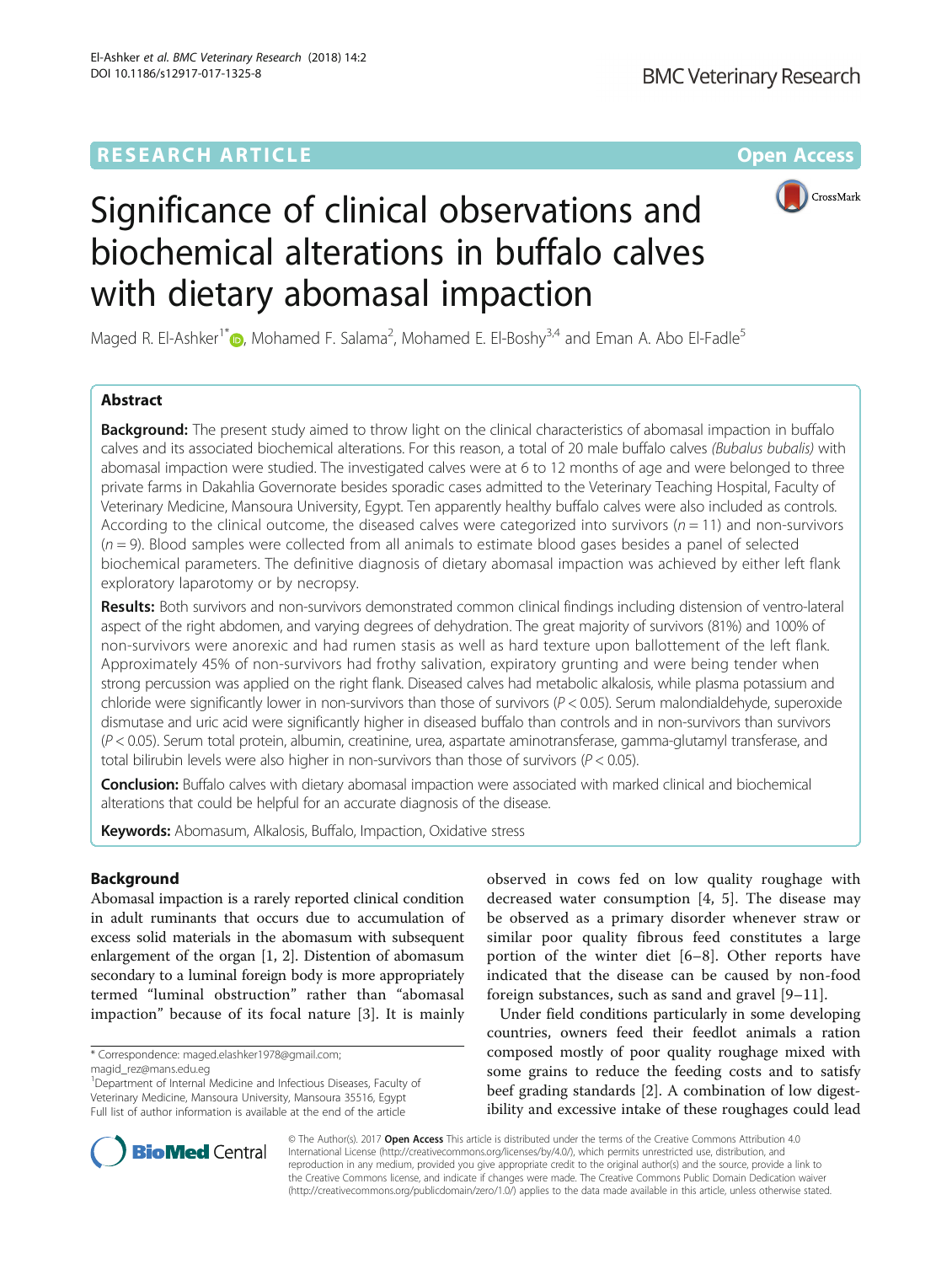to their accumulation in the forestomach and abomasum with a resulting rumeno-abomasal impaction [\[8](#page-5-0)]. Other factors that contribute to dietary impactions include high energy demands of growing heifers and cold weather [[12\]](#page-5-0). The disease can also occur as a secondary condition in association with vagal indigestion and traumatic reticuloperitonitis [\[13](#page-5-0), [14\]](#page-5-0). In the past, vagus nerve damage has been believed to be the key player in the development of abomasal impaction [\[15, 16\]](#page-5-0); however, mechanical fixation of the reticulum to the ventral abdominal floor in animals with traumatic reticuloperitonitis interferes with the normal sieving action of the reticulum with subsequent accumulation of fibers in the abomasum leading to its distention [\[14, 17, 18](#page-5-0)].

Up to now, there has been limited information about the clinical settings of abomasal impaction in water buffalo and its associated biochemical abnormalities. In line with these considerations, the present study aimed to characterize the clinical findings of abomasal impaction in buffalo calves and to explore the associated biochemical alterations. Here, we hypothesize that abomasal impaction will be associated with characteristic clinical and biochemical alterations that might have diagnostic potential.

#### Methods

#### Animals and study design

The present study was carried out on a total of 20 male buffalo calves (Bubalus bubalis), belonging to three private farms in Dakahlia Governorate, Egypt  $(n = 18)$  as well as sporadic cases admitted to the Veterinary Teaching Hospital, Faculty of Veterinary Medicine, Mansoura University, Mansoura, Egypt  $(n = 2)$  during 2013 and 2014. For comparison, ten apparently healthy buffalo calves from the same population, aged between six to 12 months, were randomly selected and served as a control group.

The main presenting complaints were anorexia for several days, cud-dropping, scanty feces and moderate ventro-lateral distension of the right side of the abdomen. Medical history included feeding on poor quality and coarse roughage consisted of chopped rice straw in alternation with corn silage ad libitum. To obtain a uniform population for this study, data analyses were restricted to buffalo aged between 6 and 12 months, and those who did not receive medication prior to clinical examination.

Dietary abomasal impaction was tentatively diagnosed on the basis of nutritional history, clinical findings, and the results of laboratory investigations, while confirmation was achieved by left flank exploratory laparotomy  $(n = 2)$  or by necropsy  $(n = 7)$ . The left flank laparo-rumenotomy was performed in standing position under linear infiltrating anesthesia according to the previously described method [[19](#page-5-0)]. According to the clinical outcome, the diseased calves were categorized into survivors  $(n = 11)$  and non-survivors  $(n = 9)$ .

## Clinical examinations

Thorough physical examinations of diseased as well as clinically healthy calves were carried out according to the standard methods described by Radostits et al. [\[20](#page-6-0)]. In brief, a general and close up observations were conducted to evaluate the body condition, demeanor, color of visible mucous membrane, circumference of the abdomen, eating behavior, besides the pattern of urination and defecation. Vital signs including rectal temperature, heart rate, and respiratory rate were essentially recorded. The rectal temperature was measured by using a commercially available mercury thermometer; while the heart rate and respiratory rate were measure by a respective auscutation of the heart and lung. Deep palpation, strong percussion, as well as ballottement were performed on both sides of the abdomen. Tests for reticular foreign bodies were also implemented.

## Sampling and measurements Arterial blood samples

Two mL of blood were collected from all calves via auricular artery into a heparinized syringe and used for measuring blood gases, such as partial pressure of carbon dioxide tension (pCO<sub>2</sub>), partial pressure of oxygen tension (pO<sub>2</sub>), blood pH, and calculating acid base parameters including bicarbonate (HCO<sub>3</sub>) and base excess (BE) using blood gas analyzer (AVL 995-Hb, AVL List GmbH Medizintechnik, AVL Medical Instruments UK Ltd) adjusted to the rectal temperature of the investigated calves. The air bubbles were expelled and the syringes were kept at 4 °C until analysis, which was performed within 30 min. Plasma electrolytes such as sodium ( $Na^+$ ), potassium ( $K^+$ ), and chloride (Cl<sup>−</sup> ) levels were measured by using AVL 984-S Electrolyte Analyzer (AVL List GmbH Medizintechnik, AVL Medical Instruments UK Ltd). The anion gap (AG) was then calculated according to the eq.  $AG = (Na^+ + K^+)$  -(Cl<sup>−</sup> + HCO3 − ), as previously adopted [[21](#page-6-0)]. Blood lactate and glucose levels were also measured spectrophotometrically by using commercial kits supplied by Spinreact (Spinreact, Barcelona, Spain).

#### Venous blood samples

Blood samples were collected from all the examined calves through jugular vein puncture into tubes either containing sodium ethylenediaminetetraacetic acid (EDTA) or plain tubes. The blood samples collected in the EDTA tubes were used for hematological evaluation of packed cell volume (PCV %), total and differential leucocytic counts; while those collected in plain tubes were left to coagulate to separate serum. Only clear non hemolyzed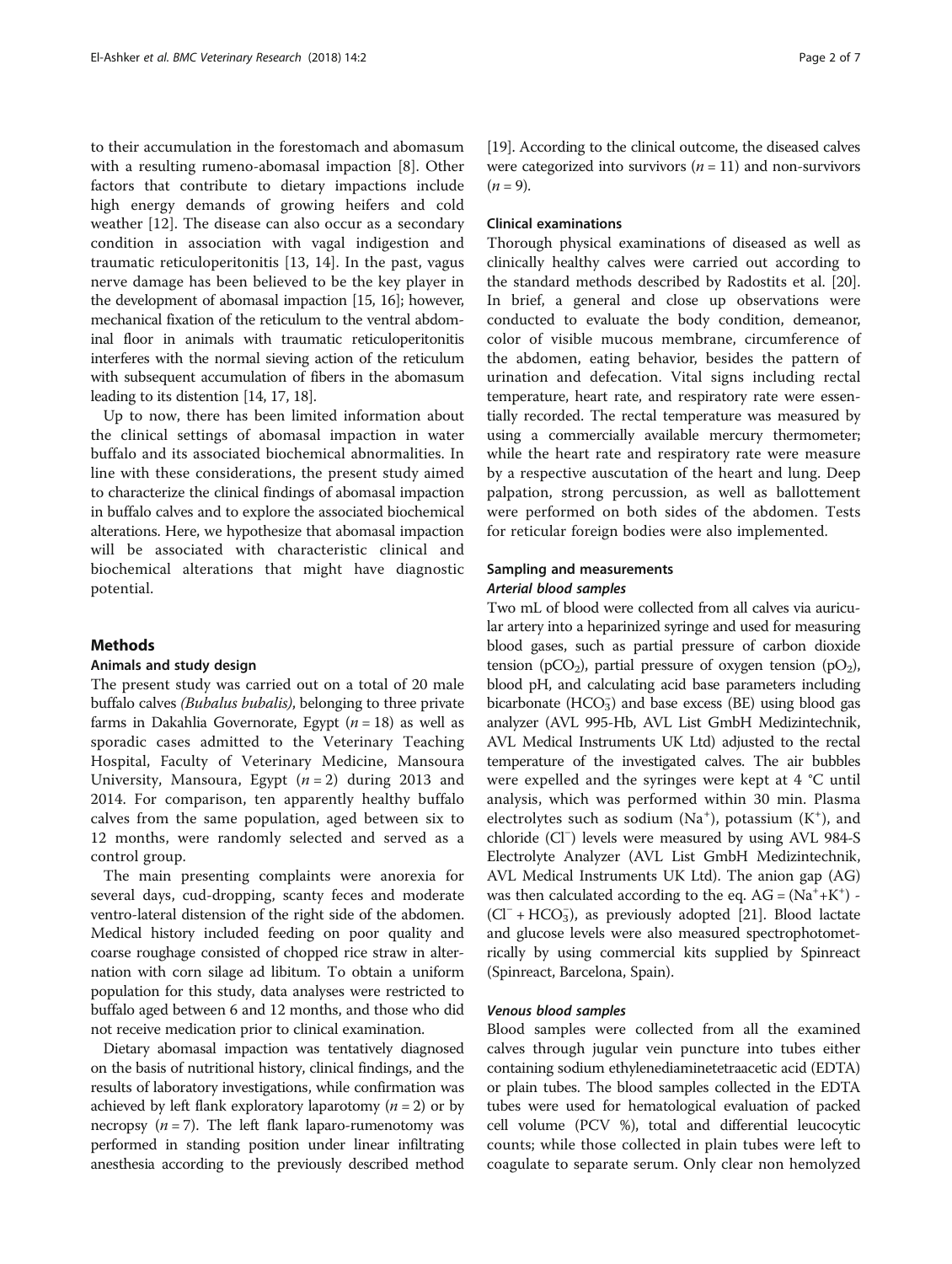serum samples were collected after centrifugation at 3000 rpm, and kept frozen in aliquots at  $-20$  C<sup>0</sup> until required for biochemical analyses. Serum samples were used for estimation of calcium, phosphorus, malondialdehyde (MDA), superoxide dismutase (SOD) activity, uric acid (UA), reduced glutathione (GSH), vitamin C (Vit. C), nitric oxide (NO), aspartate amino transferase (AST), gamma-glutamyl transferase (GGT), sorbitol dehydrogenase (SDH), total bilirubin, total protein, albumin, urea, and creatinine concentrations.

Biochemical analyses of the aforementioned parameters were carried out spectrophotometrically by using commercial kits according to the manufacturer's instructions. Calcium and phosphorus were measured by using kits supplied by Genzyme (Genzyme Diagnostics Co, USA). For MDA, SOD, UA, GSH, Vit. C, and NO measurements, the kits were supplied by Bio Diagnostic (Bio Diagnostic, Cairo, Egypt). For AST, GGT, SDH, and total bilirubin measurements, the kits were supplied by Randox (Randox Laboratories Ltd., UK). For estimation of total protein, albumin, urea and creatinine concentrations, kits were supplied by Spinreact (Spinreact, Barcelona, Spain).

#### Medical management

Besides offering fresh food and water, the following medications were given to affected animals: oral liquid paraffin (El Gomhorea Co. for Chemicals and Pharmaceuticals, Egypt) at a dose of 10 ml/ kg daily for 3 days; a daily I/V infusion of a balanced electrolyte solution (Misr Co. for Chemicals and Pharmaceuticals, Egypt) at a dose of 100 ml/kg for 3 days; the half of that fluid was given in the first 4 h and the remaining fluids were given 3 times daily. To help reestablish the normal rumen flora, a transfaunation was adopted to sick animals. The rumen transfaunate was obtained from a healthy ruminant during abattoir slaughter and was transferred, as soon as possible postcollection, to the recipient animal and was given either at surgery ( $n = 2$ ) or via oroesophageal intubation ( $n = 18$ ), at approximately 8 L as an oral dose. Follow-up information was collected through owner contact, and via referring veterinarians regarding the animal's health status post treatment.

#### Statistical analysis

Data were statistically analyzed using Statistical Package for Social Sciences (SPSS) version 17.0 (USA). Data were tested for normality by using Shapiro–Wilk test, and P-values were non-significant; therefore, parametric analysis of variance (general linear model) was used for ANOVA test. The differences between groups were compared by using one-way ANOVA with post-hoc Bonferroni multiple comparison test. Least square means ±

standard error for each variable were calculated by following formula:

$$
Y_{ij} = \mu + X_{i1} + X_{i2} + X_{i3} \dots + Eij
$$

Where  $\mu$  is the overall mean of the population and  $X_{i1}$ ,  $X_{i2}$ ,  $X_{i3}$  are values of the explanatory (predictor, independent) variables for individual.  $Y_{ii}$  is numerical response (outcome, dependent) variable for individual.  $E_{ii}$  is the random error in the observation of the predictors. P values at  $\leq 0.05$  were considered statistically significant.

#### Results

An overview of the detailed clinical settings as well as results of laboratory findings is summarized in Tables [1](#page-3-0), [2, 3,](#page-3-0) [4](#page-4-0), [5](#page-4-0) and [6.](#page-4-0) Out of the 20 studied calves, 11 survived, while nine animals perished. Both survivors and non-survivors demonstrated common clinical findings including distension of ventro-lateral aspect of the right abdomen, and varying degrees of dehydration. The great majority of survivors (81%) and 100% of non-survivors were anorexic and had rumen stasis as well as hard mass upon ballottement of the left flank, but rumen fluid splashing sound was evident in approximately 18% among survivors. Scanty feces with hard contents were also evident in 55% of survivors and in 11% among non-survivors. On the other hand, defecation was absent in 45% of survivors and in 89% among nonsurvivors. Approximately 45% of non-survivors had frothy salivation, expiratory grunting and were being tender when strong percussion was applied on the right flank. Cud-dropping was observed in 33% of non-survivors and in 9% of survivors. The heart rate, respiratory rate and rectal temperature were within the normal reference range in both groups (Table [1](#page-3-0)).

PCV % was higher in both survivors and nonsurvivors than controls by 5% and 10%, respectively and was higher in non-survivors compared to survivors. On the other hand, no significant differences were observed in total and differential leucocytic counts between diseased and control buffalo (Table [2](#page-3-0)). Metabolic alkalosis was detected in diseased buffaloes from both groups as indicated by a significant increase  $(P < 0.05)$  in blood pH, pCO<sub>2</sub>, HCO<sub>3</sub>, and more than 50-fold increase in BE (Table [3](#page-3-0)). Plasma K<sup>+</sup> and Cl<sup>−</sup>, blood glucose were significantly lower in non-survivors than those of survivors ( $P < 0.05$ ). However, anion gap and blood L-lactate were significantly higher in non-survivors than survivors  $(P < 0.05)$ . Phosphorus and Na<sup>+</sup> levels did not change among different groups (Table [4](#page-4-0)). Serum MDA, SOD, and UA were significantly higher in diseased buffalo than controls and in non-survivors than survivors  $(P < 0.05)$ . On the other hand, levels of calcium, GSH, Vit. C, and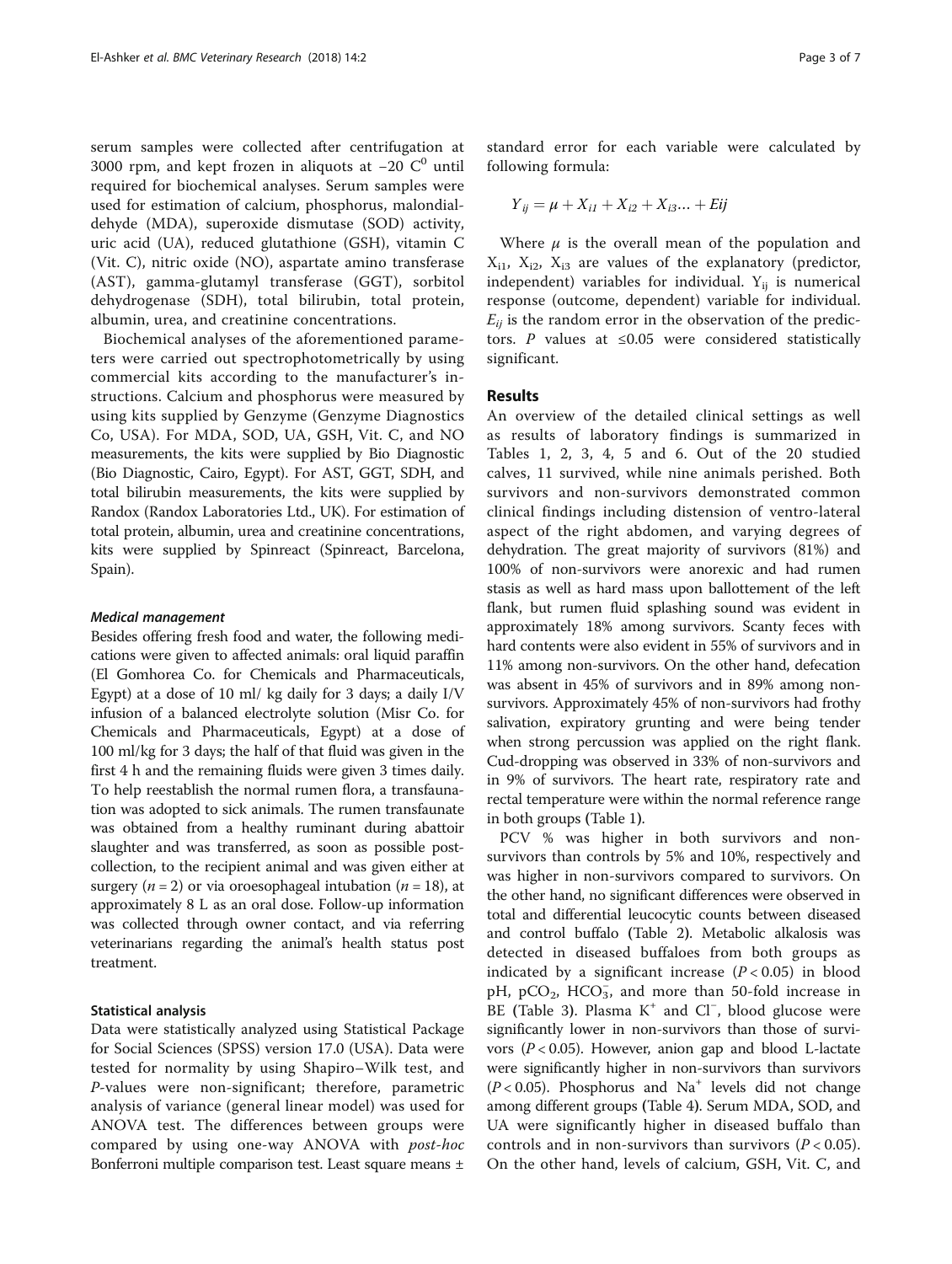| Variables                                                                        | Survivors $(n = 11)$                           | Non- Survivors $(n = 9)$                 |
|----------------------------------------------------------------------------------|------------------------------------------------|------------------------------------------|
| Heart rate (Beat/min)                                                            | $65.72 \pm 5.98$                               | $66.44 \pm 8.24$                         |
| Respiratory rate (Cycle/min)                                                     | $14.27 \pm 2.14$                               | $14.77 \pm 1.48$                         |
| Rectal temperature °C                                                            | $38.31 \pm 0.34$                               | $38.42 \pm 0.35$                         |
| Appetite                                                                         | Inappetance (2/11); Anorexia (9/11)            | Anorexia (9/9)                           |
| Distension of the abdomen                                                        | Present (11/11)                                | Present (9/9)                            |
| Defecation                                                                       | Dry, scanty feces (6/11); Absent (5/11)        | Dry and scanty feces (1/9); Absent (8/9) |
| Dropping cuds                                                                    | Present (1/11)                                 | Present (3/9)                            |
| Frothy salivation                                                                | Present (3/11)                                 | Present (4/9)                            |
| Expiratory grunting                                                              | Absent (11/11)                                 | Present (4/9)                            |
| Auscultation of the rumen                                                        | Hypomotile (2/11); Stasis (9/11)               | Stasis (9/9)                             |
| Deep palpation and strong percussion of right flank region                       | Tender (1/11)                                  | Tender (4/9)                             |
| Ballottement of left flank region                                                | Fluid splashing sound (2/11); Firm mass (9/11) | Firm mass (9/9)                          |
| Ballottement of the lower portion of the right abdominal flank Firm mass (11/11) |                                                | Firm mass (9/9)                          |

<span id="page-3-0"></span>**Table 1** Clinical findings and outcome of abomasal impaction in buffalo calves ( $n = 20$ )

NO were significantly lower in the diseased animals than controls  $(P < 0.05)$  (Table [5](#page-4-0)). Serum total protein, albumin, creatinine, urea, AST, GGT, and total bilirubin levels were also higher in the diseased animals, and were higher in non-survivors than survivors  $(P < 0.05)$ (Table [6](#page-4-0)).

## **Discussion**

Here, we aimed at studying the clinical and biochemical alterations associated with abomasal impaction in buffalo calves. To date, there has been scarce literature about abomasal impaction in buffalo. In one report, omasal impaction in water buffalo was described [\[5\]](#page-5-0), and in another one, sand abomasal impaction was reported in two cows [[11](#page-5-0)].

The buffalo calves examined in the present study exhibited common clinical features that are in agreement with previous reports in cows with omasal and abomasal impaction [\[10, 11](#page-5-0), [22](#page-6-0)]. Interestingly, the non-survivors

**Table 2** Least Square Means  $\pm$  Standard Error of some hematologic variables in buffalo calves with abomasal impaction compared with clinically healthy controls

| Variables                             | Control<br>$(n = 10)$       | Survivors<br>$(n = 11)$  | Non-Survivors<br>$(n = 9)$ |
|---------------------------------------|-----------------------------|--------------------------|----------------------------|
| PCV (%)                               | $35.10 + 0.58$ <sup>a</sup> | $40.09 \pm 0.67^{\rm b}$ | $45.89 \pm 0.68^{\circ}$   |
| TLC $(10^3$ cell/µL)                  | $7.93 \pm 0.18$             | $7.49 + 0.29$            | $7.68 + 0.37$              |
| Neutrophils $(10^3$ cell/ $\mu$ L)    | $3.49 + 0.12$               | $3.31 + 0.14$            | $3.36 + 0.14$              |
| Band Cells (10 <sup>3</sup> cell/µL)  | $0.06 + 0.03$               | $0.02 + 0.02$            | $0.03 + 0.02$              |
| Lymphocytes (10 <sup>3</sup> cell/µL) | $4.18 + 0.17$               | $3.91 \pm 0.36$          | $3.98 + 0.47$              |
| Monocytes (10 <sup>3</sup> cell/µL)   | $0.18 + 0.07$               | $0.045 + 0.02$           | $0.24 + 0.1$               |
| Eosinophils $(10^3$ cell/ $\mu$ L)    | $0.02 + 0.02$               | $0.21 + 0.1$             | $0.04 + 0.03$              |
|                                       |                             |                          |                            |

 $a, b, c$ : Variables with different superscript in the same row are significantly different at P < 0.05. PCV%packed cell volume; TLC total leucocyte count

displayed an expiratory grunting and painful palpation of the right flank region besides dropping of the cuds and regurgitation through the nostrils and the buccal cavity. These signs could possibly be helpful for early prediction of animals with a poor prognosis. In a previous report, it has been stated that cows displaying clinical signs of chronic weight loss, rumen tympany and decreased fecal output are recommended to be evaluated for abomasal impaction [\[11\]](#page-5-0). However, in a retrospective study, it has been reported that decreased food intake was considered the most prevailed clinical sign observed in cows with abomasal impaction [[2](#page-5-0)].

In the present study, the increase in PCV% in the diseased calves could be due to dehydration and subsequent concentration of the blood. Similar findings were observed in cows with abomasal displacement [\[23](#page-6-0), [24](#page-6-0)], and in cows with abomasal impaction [[2\]](#page-5-0). However, in a previous study conducted on cattle and buffalo with omasal impaction, the authors have shown that the

**Table 3** Least Square Mean values  $\pm$  Standard Error of blood gases as well as various acid-base parameters in buffalo calves with abomasal impaction compared with clinically healthy controls

| uu iliud                  |                               |                          |                               |
|---------------------------|-------------------------------|--------------------------|-------------------------------|
| Variables                 | Control<br>$(n = 10)$         | Survivors<br>$(n = 11)$  | Non-Survivors<br>$(n = 9)$    |
| pH (mmHq)                 | 7.36 $\pm$ 0.001 <sup>a</sup> | $7.48 \pm 0.006^{\rm b}$ | $7.56 \pm 0.14^c$             |
| $PCO2$ (mmHg)             | $36.20 \pm 0.42^a$            | $47.27 + 0.76^b$         | $51.00 \pm 0.69^{\circ}$      |
| $PO2$ (mmol/L)            | $96.60 + .748^{c}$            | $85.18 \pm .872^b$       | $80.78 + 925^{\circ}$         |
| HCO <sub>3</sub> (mmol/L) | $24.40 \pm 0.34$ <sup>a</sup> | $35.73 + 0.82^b$         | 40.44 $\pm$ 0.71 <sup>c</sup> |
| BE (mmol/L)               | $0.20 \pm 0.19$ <sup>a</sup>  | $10.36 + 0.73^b$         | $13.89 \pm 0.81^{\circ}$      |
| Anion Gap (mmol/L)        | $16.51 \pm 0.49^a$            | $21.21 \pm 0.69^{\circ}$ | $28.36 + 1.83^c$              |

a, b, c. Variables with different superscript in the same row are significantly different at  $P < 0.05$ . PCO<sub>2</sub> partial pressure of carbon dioxide tension, PO<sub>2</sub> partial pressure of oxygen tension, BE base excess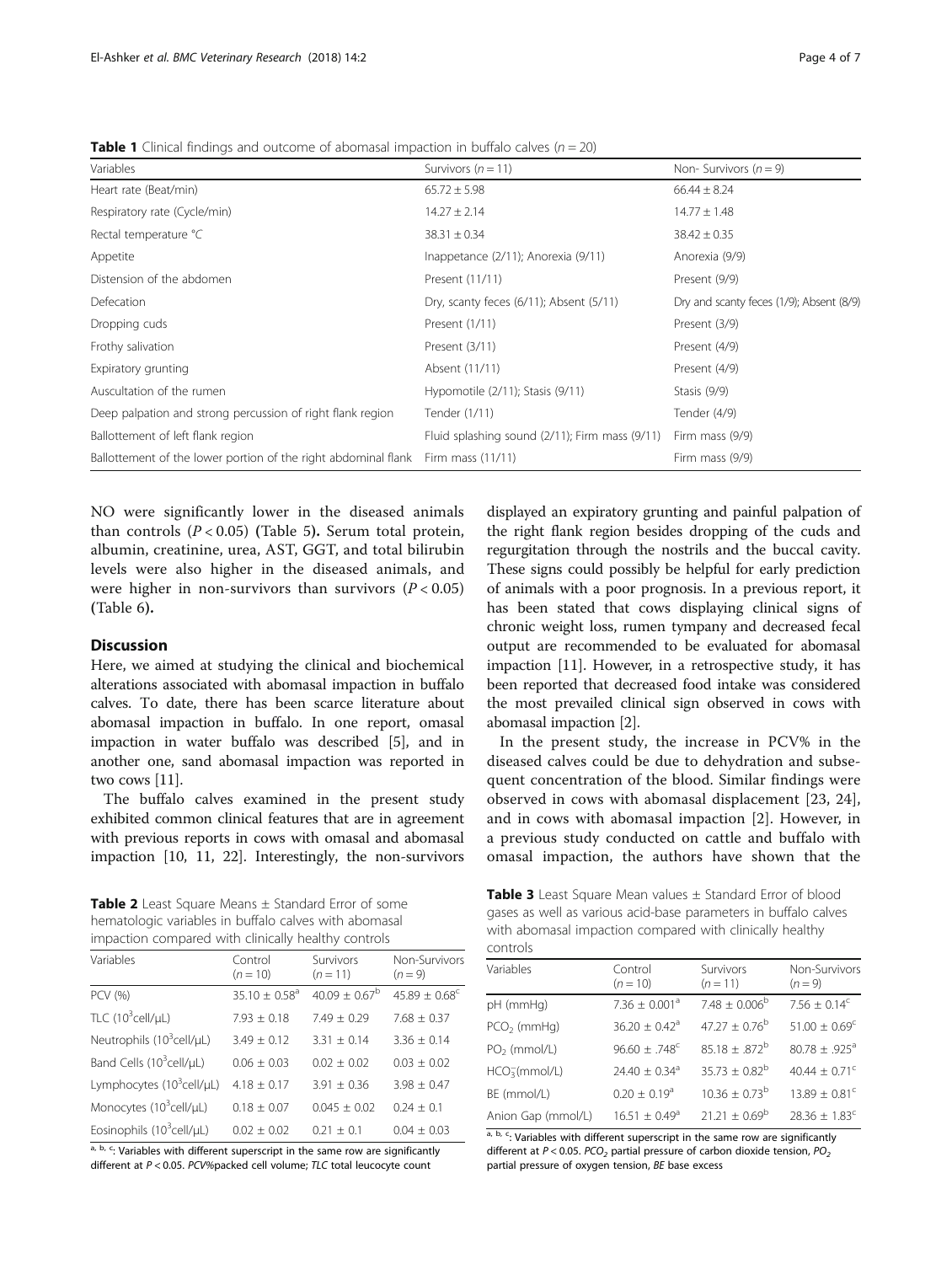<span id="page-4-0"></span>**Table 4** Least Square Means  $\pm$  Standard Error of serum electrolytes and some metabolic variables in buffalo calves with abomasal impaction compared with clinically healthy controls

| Variables            | Control<br>$(n = 10)$  | Survivors<br>$(n = 11)$ | Non-Survivors<br>$(n=9)$ |
|----------------------|------------------------|-------------------------|--------------------------|
| Sodium (mmol/L)      | $135.70 \pm 0.45$      | $135.55 + 0.73$         | $136.78 + 0.465$         |
| Potassium (mmol/L)   | $4.52 + 0.17^{c}$      | $3.00 + 0.14^b$         | $2.21 \pm 0.01^a$        |
| Chloride (mmol/L)    | $99.40 + 0.96^{\circ}$ | $81.73 + 0.91^b$        | $70.33 + 1.8a$           |
| Lactate $(\mu q/ml)$ | $719.40 + 2.1a$        | $330.45 + 16.1^b$       | $690.00 + 65.6^{\circ}$  |
| Glucose (mmol/L)     | $3.35 + 0.04^{\circ}$  | $3.00 + 0.05^{\rm b}$   | $2.61 + 0.11a$           |
| Calcium (mmol/L)     | $2.42 + 0.14^b$        | $1.93 + 0.17a$          | $1.84 + 0.15^a$          |
| Phosphorus (mmol/L)  | $1.27 \pm 0.033$       | $1.25 + 0.030$          | $1.26 + 0.04$            |

a, b, c: Variables with different superscript in the same row are significantly different at P < 0.05

majority of the diseased animals demonstrated neutrophilic leukocytosis and lymphopenia and attributed such hematologic alterations to the potential inflammatory complications of impacted feed material [\[25\]](#page-6-0). Our results clearly demonstrated that the diseased buffalo suffered from metabolic alkalosis, as evidenced by increased blood pH together with increased blood  $\text{HCO}_3^+$ , and BE. Moreover, apparent hypokalemia, hypochloremia, hyperlactic acidemia, and elevated AG were also observed, and were significantly higher in non-survivors than survivors. In fact, abomasal impaction is considered one of the common causes of alkalosis. It is mainly caused by the continuous secretion of HCl and potassium into the abomasum and inability to evacuate its contents. The observed increase in  $pCO<sub>2</sub>$  could be compensatory due to hypoventilation secondary to alkalosis. Moreover, such an increase in  $pCO<sub>2</sub>$  and a decrease in  $pO<sub>2</sub>$  could lead to anaerobic glucose oxidation and increased lactate levels and AG as observed in our study. Nearly similar findings were previously reported in cows with abomasal impaction [[2\]](#page-5-0), and in cattle and buffalo with omasal impaction [[25\]](#page-6-0) except that hypochloremia and hypokalemia were not observed in the former study; while, hypochloremia

**Table 5** Least Square Means  $\pm$  Standard error of selected pro-oxidant/antioxidant variables in buffalo calves with abomasal impaction compared with clinically healthy controls

| Variables         | Control<br>$(n = 10)$          | Survivors<br>$(n = 11)$       | Non-Survivors<br>$(n = 9)$    |
|-------------------|--------------------------------|-------------------------------|-------------------------------|
| MDA (µmol/L)      | $1.99 \pm 0.041$ <sup>a</sup>  | $2.71 \pm 0.17^{\rm b}$       | $3.53 \pm 0.115$ <sup>c</sup> |
| NO (µmol/L)       | $4.861 \pm 0.078$ <sup>b</sup> | $4.37 \pm 0.054$ <sup>a</sup> | $3.14 \pm 0.2$ <sup>a</sup>   |
| SOD (u/ml)        | $196.12 \pm 1.16$ <sup>a</sup> | $220.82 + 1.51$ <sup>b</sup>  | $749.4 + 7.8^{\circ}$         |
| Vit. C (mg/dl)    | $3.22 \pm 0.01^{\rm b}$        | $2.74 \pm 0.035$ <sup>a</sup> | $2.59 \pm 0.05^a$             |
| GSH (mg/dl)       | $2.57 \pm 0.014^b$             | $2.40 \pm 0.01$ <sup>a</sup>  | $2.15 \pm 0.04$ <sup>a</sup>  |
| Uric acid (mg/dl) | $1.4 \pm 0.01$ <sup>a</sup>    | $1.71 \pm 0.14$ <sup>b</sup>  | $2.29 \pm 0.08$ <sup>c</sup>  |

a, b, c: Variables with different superscript within the same row are significantly different at P < 0.05. MDA malondialdehyde, NO nitric oxide, SOD superoxide dismutase, Vit. C Vitamin C, GSH reduced glutathione

**Table 6** Least square means  $\pm$  Standard Error of some liver and kidney function tests in buffalo calves with abomasal impaction compared with clinically healthy controls

| Variables                | Control<br>$(n = 10)$         | Survivors<br>$(n = 11)$ | Non-Survivors<br>$(n = 9)$    |
|--------------------------|-------------------------------|-------------------------|-------------------------------|
| AST (U/L)                | 58.05 $\pm$ 0.6 <sup>a</sup>  | $68.45 \pm 1.23^b$      | $80.98 \pm 4.9^{\circ}$       |
| GGT (U/L)                | $50.90 + 0.53^{\circ}$        | $60.18 + 1.24^b$        | $69.63 + 3.4^{\circ}$         |
| SDH (U/L)                | $12.07 \pm 0.4^{\circ}$       | $27.09 + 1.41^b$        | $32.00 \pm 4.3^{\rm b}$       |
| Total bilirubin (umol/L) | $7.27 + 0.03a$                | $7.47 \pm 0.024^b$      | $7.78 + 0.1^{\circ}$          |
| Total protein (g/L)      | $68.55 + 0.51$ <sup>a</sup>   | $78.90 + 0.81^{b}$      | $84.80 + 1.69^{\circ}$        |
| Albumin (g/L)            | 39.24 $\pm$ 0.30 <sup>a</sup> | $45.64 + 0.75^{\circ}$  | $51.13 \pm 2.92^c$            |
| Urea (mmol/L)            | $12.21 + 0.24$ <sup>a</sup>   | $28.27 + 1.24^b$        | $36.22 \pm 3.55$ <sup>c</sup> |
| Creatinine (µmol/L)      | $61.44 + 0.67$ <sup>a</sup>   | $76.18 \pm 1.6^b$       | $97.62 \pm 6.24^{\circ}$      |
|                          |                               |                         |                               |

a, b, c. Variables with different superscript within the same row are significantly different at P < 0.05. AST aspartate amino transferase, GGT gamma-glutamyl transferase, SDH Sorbitol dehydrogenase

with normal potassium levels were evident in the later report. The hypochloremia observed in the diseased buffalo could be either due to abomasal atony that impairs the flow of HCl into the duodenum or anorexia of the affected animals [\[8\]](#page-5-0). The observed hypokalemia could be attributed to the shift of potassium from extracellular to the intracellular space secondary to alkalosis [\[26](#page-6-0)]. It has been stated that when abomasal impaction is developed, its contents become drier than normal, with subsequent decline in the rate of emptying. This could lead to hypocalcemia, hypokalemia, and hypochloremia [[2\]](#page-5-0).

In the present study, the observed biochemical alterations were in part similar to those reported previously [\[2](#page-5-0), [21, 24\]](#page-6-0). However, hyperglycemia rather than hypoglycemia was observed [\[2,](#page-5-0) [24\]](#page-6-0). It has been suggested that hypocalcemia could be associated with the development of abomasal impaction as it decreases abomasal motility [\[27](#page-6-0)].

Our results demonstrated that abomasal impaction is associated with increased MDA level which is indicative of oxidative stress. The alteration of MDA concentrations was associated with increase SOD activity and decrease in GSH and Vit. C levels. It is well known that free radicals are normally formed from metabolic processes inside the body. Reactive oxygen species (ROS) are derived from oxygen and superoxide anion during mitochondrial electron transport [\[28](#page-6-0)]. Accumulation of ROS leads to cellular damage of DNA, proteins, and lipids. There are several antioxidants that scavenge free radicals. Among the enzymatic antioxidants, SOD plays an important role in dismutation of superoxide anions. In addition, there are also non-enzymatic antioxidants, such as GSH and Vit. C [[29](#page-6-0)]. GSH is oxidized with glutathione peroxidase to reduce  $H_2O_2$  into two water molecules that requires selenium as a co-factor [\[30, 31](#page-6-0)]. Vitamin C is one of the water-soluble vitamins that acts as a direct free radical scavenger [[32\]](#page-6-0).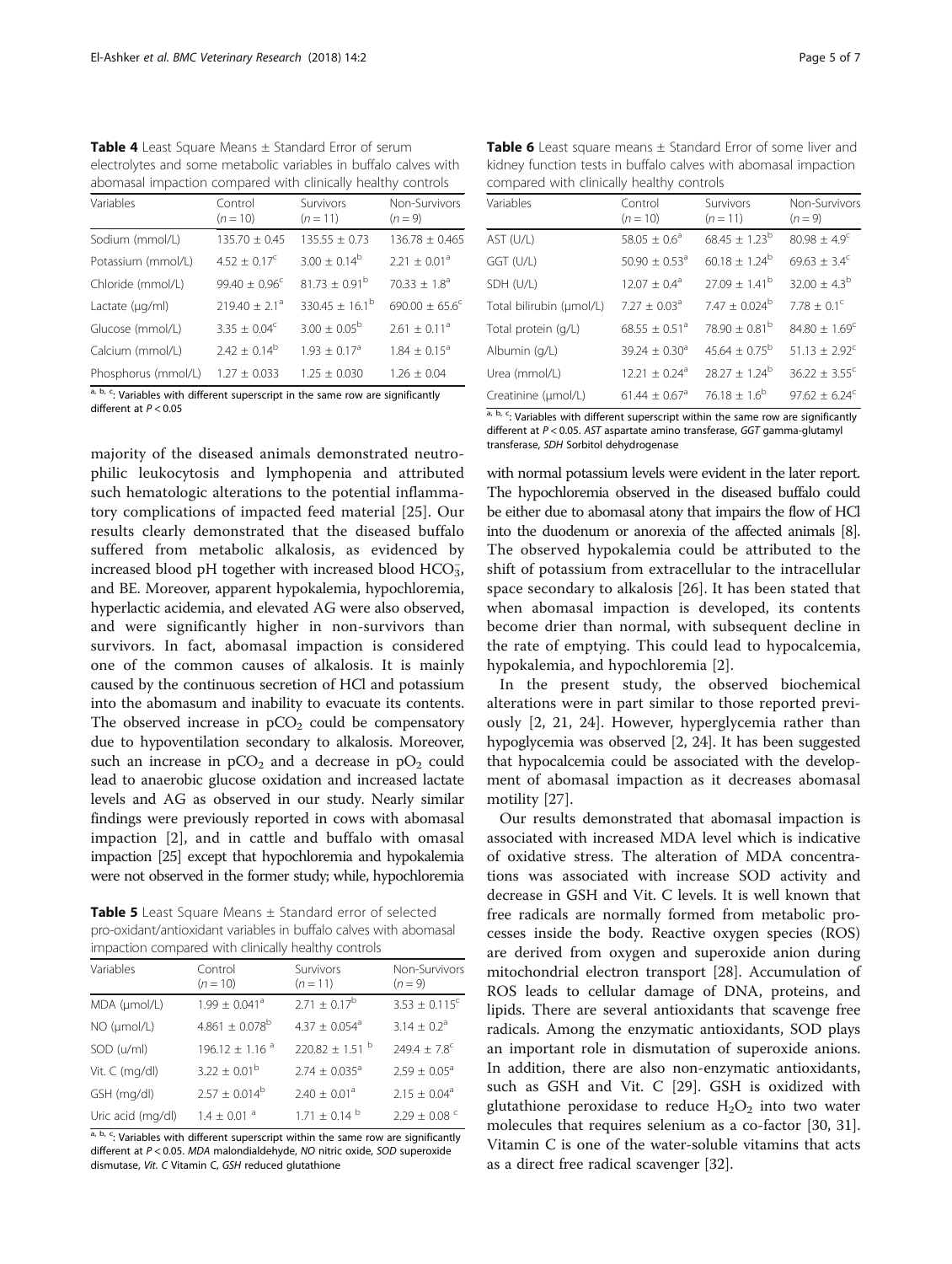<span id="page-5-0"></span>In the present study, the elevated total protein and albumin levels in the diseased buffalo calves could be due to dehydration and increased blood volume. In contrast, other researchers have stated that cows with abomasal impaction showed normal serum total protein concentrations with slightly elevated serum fibrinogen compared with controls [2]. Similarly, in a recent study, it was found that both cattle and buffalo with omasal impaction had normal serum total protein levels with hypoalbuminemia and hyperfibrinogenemia compared with clinically healthy controls [\[25\]](#page-6-0). The authors attributed those findings to the chronic starvation or failure of the liver to synthesize adequate amounts of proteins.

The observed elevation in serum creatinine and urea levels could be attributed to a decrease in renal blood flow as a part of compensatory mechanisms to maintain circulation in hypovolemia associated with dehydration, leading to azotemia. Moreover, the significant increase in the levels of liver enzymes in the diseased buffaloes is indicative of liver damage. Such hepatic damage could be due to anorexia and constipation that lead to absorption of toxic substances from the rumen and GIT. The hepatic failure with decreased lactate uptake along with hypoperfusion due to dehydration could also contribute to the observed increase in the blood lactate level [[25](#page-6-0), [33\]](#page-6-0).

#### Conclusion

Buffalo calves with dietary abomasal impaction were associated with marked clinical and biochemical alterations that could aid in an accurate diagnosis of the disease.

#### Abbreviations

AG: Anion gap; AST: Aspartate amino transferase; BE: Base excess; Cl <sup>−</sup> : Chloride; GGT: Gamma-glutamyl transferase; GSH: Reduced glutathione; HCO<sub>3</sub>: Bicarbonate; K<sup>+</sup>: Potassium; MDA: Malondialdehyde; Na<sup>+</sup>: Sodium; NO: Nitric oxide; pCO<sub>2</sub>: Partial pressure of carbon dioxide tension; PCV: Packed cell volume;  $pO<sub>2</sub>$ : Partial pressure of oxygen tension; SDH: Sorbitol dehydrogenase; SOD: Superoxide dismutase activity; UD: Uric acid; Vit. C: Vitamin C

#### Acknowledgements

The authors would like to thank staff members of Surgery Department, Faculty of Veterinary Medicine, Mansoura University for providing surgical assistance. We also would like to thank Dr. Sara Balesaria for editorial assistance.

#### Consent to participate

Animals were enrolled with owner's consent and were given a document containing information about the disease definition, its economic impact as well as the potential clinical consequences.

#### Funding

Not applicable

#### Availability of data and materials

The datasets used and/or analysed during the current study are available from the corresponding author on reasonable request.

#### Authors' contributions

MRE designed and coordinated the study. MRE also responsible for clinical examinations and samples collection and prepared the manuscript. MRE and MFS wrote the manuscript. EAA performed statistical analysis. All authors

contributed equally in data collection, analyses, and interpretation besides reviewing of the manuscript. All authors approved the final version of the manuscript for publication.

#### Ethics approval and consent to participate

The field study complies with institutional, national, or international guidelines, and the local ethics committee (Medical Research Ethics Committee of Mansoura University).

#### Competing interests

The authors declare that they have no competing interests.

#### Publisher's Note

Springer Nature remains neutral with regard to jurisdictional claims in published maps and institutional affiliations.

#### Author details

<sup>1</sup>Department of Internal Medicine and Infectious Diseases, Faculty of Veterinary Medicine, Mansoura University, Mansoura 35516, Egypt. <sup>2</sup> Department of Biochemistry, Faculty of Veterinary Medicine, Mansoura University, Mansoura 35516, Egypt. <sup>3</sup>Department of Clinical Pathology, Faculty of Veterinary Medicine, Mansoura University, Mansoura 35516, Egypt. 4 Department of Laboratory Medicine, Faculty of Applied Medical Science, Umm Al-Qura University, Makkah 21955, Kingdom of Saudi Arabia. 5 Department of Animal Husbandry and Development of Animal Wealth, Faculty of Veterinary Medicine, Mansoura University, Mansoura 35516, Egypt.

#### Received: 3 May 2017 Accepted: 19 December 2017 Published online: 02 January 2018

#### References

- 1. Ashcroft RA. Abomasal impaction of cattle in Saskatchewan. Can Vet J. 1983; 24:375.
- 2. Wittek T, Constable PD, Morin DE. Abomasal impaction in Holstein-Friesian cows: 80 cases (1980–2003). J Am Vet Med Assoc. 2005;227:287–91.
- 3. Fox FH. Abomasal disorders. J Am Vet Med Assoc. 1965;147:383–8.
- 4. Frasser CM. The Merck veterinary manual, 9th edn ed. Rahway: Merck and Co Inc.; 1986.
- 5. Turkar S, Uppal SK. Blood biochemical and ruminal liquor profile in buffaloes (Bubalus Bubalis) showing omasal impaction. Vet Res Commun. 2007;31:967–75.
- Baker GJ, Lewis MR. A case of abomasal impaction and its surgical correction. Vet Rec. 1964;76:416–8.
- 7. Merritt AM, Boucher WB. Surgical treatment of abomasal impaction in the cow. J Am Vet Med Assoc. 1967;150:1115.
- 8. Radostits OM, Gay C, Hinchcliff K, Constable P. Veterinary medicine a textbook of the diseases of cattle, horses, sheep, pigs and goats. 10th ed. Edinburgh: Elsevier Saunders; 2007.
- 9. Hunter R. Sand impaction in a herd of beef cattle. J Am Vet Med Assoc. 1975;166:1179.
- 10. Simkins KM, Nagele MJ. Omasal and abomasal impaction in beef suckler cows. Vet Rec. 1997;141:466–8.
- 11. Simsek A, Sekin S, Icen H, Kochan A, Celik OY, Yaman T. Abomasal impaction due to sand accumulation in two cows. Large Anim Rev. 2015;21:125–7.
- 12. Mitchell KJ. Dietary abomasal impaction in a herd of dairy replacement heifers. J Am Vet Med Assoc. 1991;198:1408–9.
- 13. Pope DC. Abomasal impaction of adult cattle. Vet Rec. 1961;73:1175–7.
- 14. Rehage J, Kaske M, Stockhofe-Zurwieden N, Yalcin E. Evaluation of the pathogenesis of vagus indigestion in cows with traumatic reticuloperitonitis. J Am Vet Med Assoc. 1995;207:1607–11.
- 15. Neal PA, Edwards GB. Vagus indigestion in cattle a review of 52 cases. Vet Rec. 1968;82:396.
- Breukink HJ, Kuiper R. Digestive disorders following obstruction of flow of ingesta through the abomasum and small intestine. Bov Pract. 1980;15:139–43.
- 17. Hutchins DR, Blood DC, Hyne R. Residual defects in stomach motility after traumatic reticulo-peritonitis of cattle. Pyloric obstruction, diaphragmatic hernia and indigestion due to reticular adhesions. Aust Vet J. 1957;33:77–82.
- 18. Kaske M, Midasch A. Effects of experimentally-impaired reticular contractions on digesta passage in sheep. Br J Nutr. 1997;78:97–110.
- 19. Ducharme NG, Fubini SL. Surgery of the forestomach compartments. In: Fubini SL, Ducharmi NG, editors. Farm animal surgery. USA: Elsevier Science, Saunders; 2004. p. 184–94.